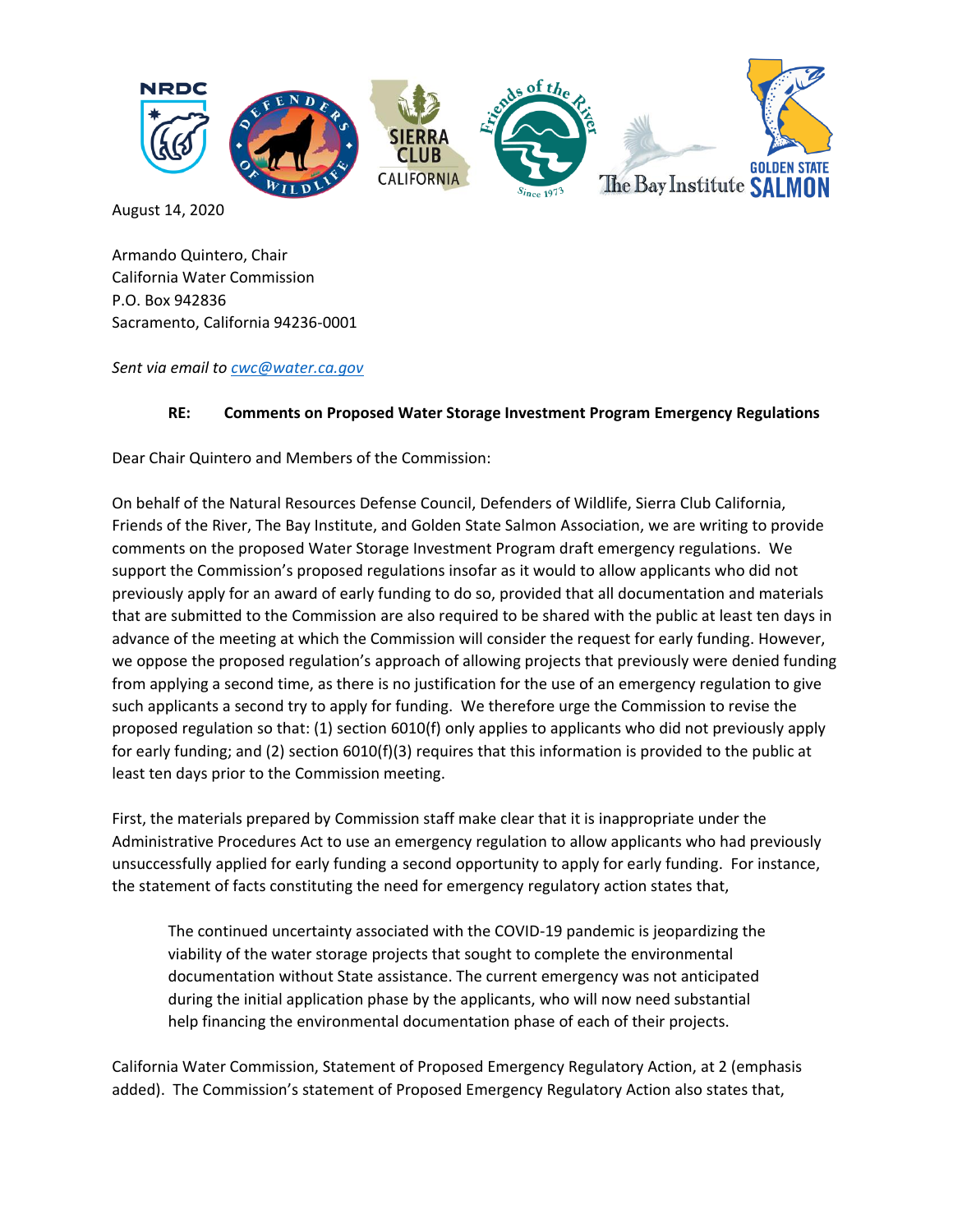Recent information from WSIP applicants indicates that funding for environmental permitting and documentation may be in jeopardy because of the economic downturn associated with the COVID-19 pandemic. Applicants to the WSIP are required to complete this documentation before they may receive any funds for construction for the proposed projects. **When applicants applied to the program in 2018, several did not apply for funding for completion of environmental documentation because the financial situation of their particular public agency made funding from the State unnecessary. However, the current economic impacts of the COVID-19 pandemic have made it necessary for those projects to approach the Commission for funding to complete the environmental documentation.**

## *Id*. at 8 (emphasis added).

Neither of these justifications applies to applicants who previously applied to the Commission for early funding for environmental documentation and whose request for funding was not granted by the Commission. The Commission has failed to justify the need for an emergency rulemaking that includes applicants who previously applied for early funding that was not granted by the Commission. Equally important, the Commission has already determined that such applicants did not deserve early funding, and the current pandemic does not justify providing such applicants with a second chance to obtain millions of taxpayer dollars. As a result, the Commission cannot use the emergency rulemaking procedures of the California Administrative Procedures Act unless the regulation is amended to be limited to those applicants who did not previously apply for early funding.

In particular, permitting the applicants for the Temperance Flat Dam project to apply a second time for early funding is highly inappropriate and there are high risks that doing so would result in a waste of millions of dollars of taxpayer funding. The Commission has previously determined that there are "high implementation risks" for Temperance Flat, including "a high risk of being unable to build or operate the project," that the costs of the project are greater than the benefits of the project, and a "high implementation risk that the applicant will not be able to meet the project schedule," including the need to obtain necessary permits and begin the process of complying with CEQA. *See* California Water Commission, Technical Review, Temperance Flat Dam, May 25, 2018. The Commission considered these and other factors and did not award early funding to Temperance Flat. Those implementation risks have not diminished and instead have been magnified by recent decisions, including the decision by the applicants to defer the federal feasibility study for the project, and the public reports that many water districts are not financially supporting Temperance Flat.

Second, we urge the Commission to amend section 6010(f)(3) to explicitly require that any documents or materials that are submitted to the Commission will also be made available to the public at least ten (10) days prior to the meeting at which the Commission will decide whether to award early funding. This proposed amendment to the regulations would make them consistent with other provisions in the Commission's existing regulations, which require that information relating to maximum conditional eligibility amounts, including the requested amount of early funding, be provided to the public at least ten (10) days before the Commission meeting to decide on that project. *See* Cal. Code Regs., tit. 23, §